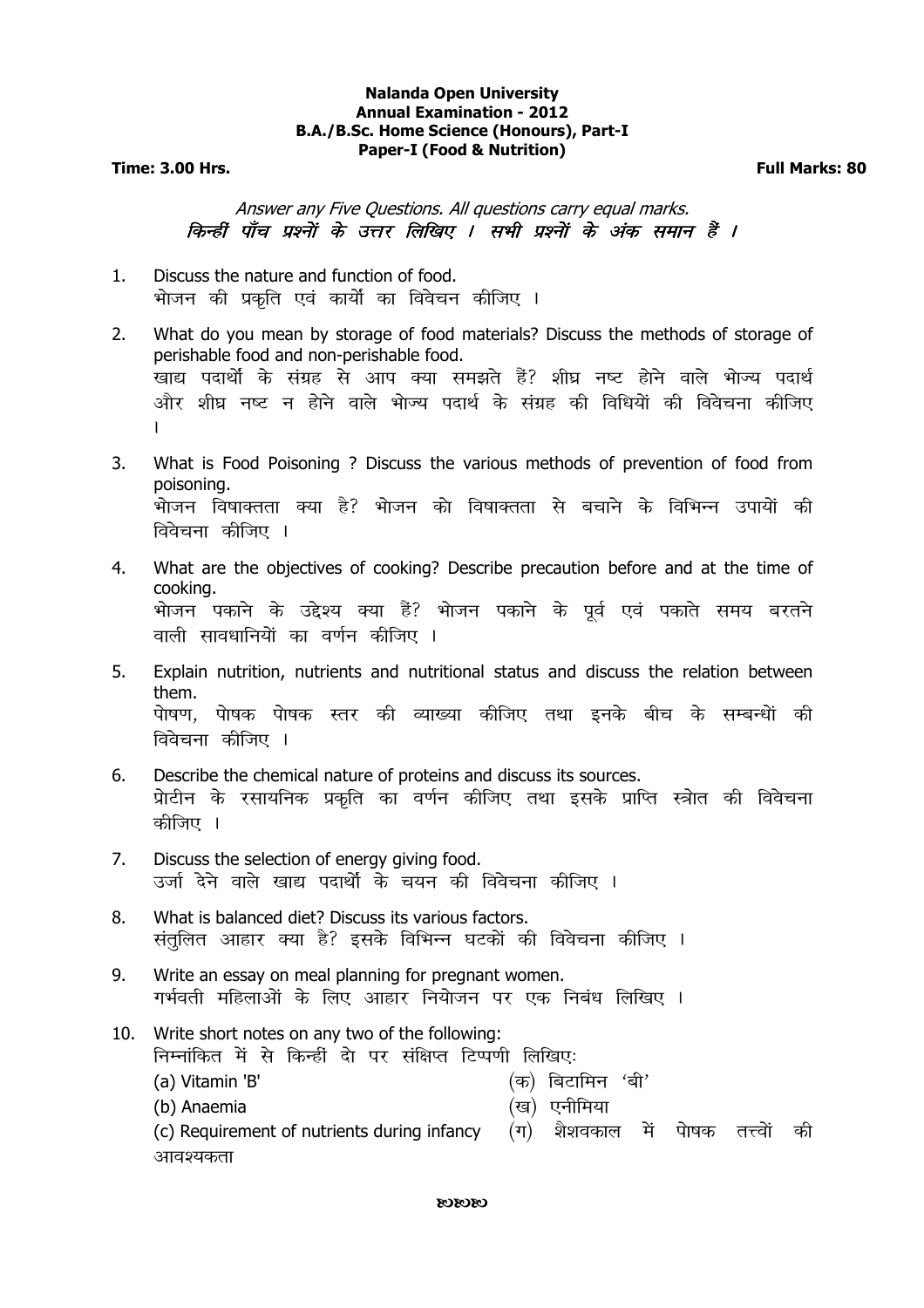#### **Nalanda Open University Annual Examination - 2012 B.A./B.Sc. Home Science (Honours), Part-I Paper-II (Human Development)**

### **Time: 3.00 Hrs. Full Marks: 80**

Answer any Five Questions. All questions carry equal marks. किन्हीं पाँच प्रश्नों के उत्तर लिखिए । सभी प्रश्नों के अंक समान हैं ।

- 1. Why and what special care should be provided to expectant mother. आशान्वित माता को क्यों एवं क्या विशेष देखभात दिया जाना चाहिए ।
- 2. Write an essay on care and management of new born child. नवजात शिशुओ की देखभात एवं व्यवस्था पर निबन्ध लिखिए ।
- 3. "Mother's milk is the best food for infant's" Discuss. "शिशुओं के लिए मातृदूग्ध सर्वोत्तम आहार है", विवेचना कीजिए ।
- 4. Analyse the socio-cultural context of child hood. बाल्यावस्था के सामाजिक-सांस्कृतिक संदर्भ का विश्लेषण कीजिए ।
- 5. Define development and discuss the factors influencing development. विकास को परिभाषित कीजिए तथा विकास को प्रभावित करने वाले कारकों का विवेचन कीजिए ।
- 6. Explain the cognitive development of child during 2 to 7 years. 2 से 7 वर्ष <sup>ँ</sup> के दौरान एक बच्चे के संज्ञानात्मक विकास की व्याख्या कीजिए ।
- 7. Explain the importance of language development and describe the factors affecting language development of infant. भाषा विकास के महत्व को स्पष्ट कीजिए तथा नवजात शिशू के भाषा विकास को प्रभावित करने वाले कारकों का वर्णन कीजिए ।
- 8. Discuss on common bhaviour problems of children in school age. स्कूल अवस्था में बच्चों के व्यवहार की सामान्य समस्याओं की विवेचना कीजिए ।
- 9. What is play? Discuss the differences between play and work. खेल क्या है? खेल और कार्य के अन्तर की विवेचना कीजिए ।
- 10. Write short notes on any two of the following: निम्नांकित में से किन्हीं दो पर संक्षिप्त टिप्पणी लिखिएः
	-
	- (a) Right of Children  $\qquad \qquad (\text{a})$  बच्चों का अधिकार
	- (b) Immunization ¼[k½ Vhdkdj.k
	- (c) Emotion and maturity  $(4)$  संवेग एवं परिपक्वता
- -

**CSCSCS**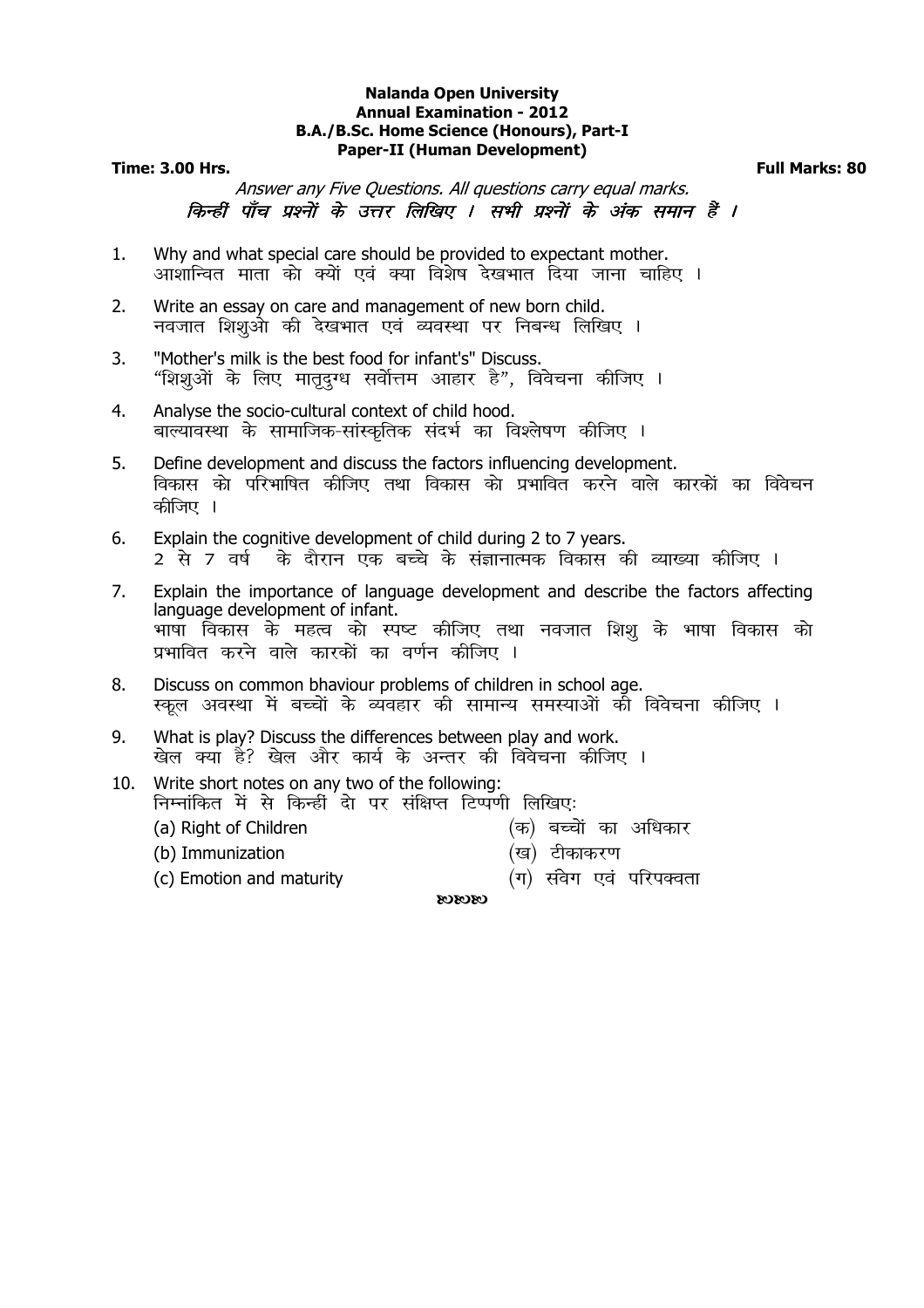### **Nalanda Open University Annual Examination - 2012 B.A./B.Sc. Home Science (Subsidiary), Part-I Paper-I**

### **Time: 3.00 Hrs. Full Marks: 80**

Answer any Five Questions. All questions carry equal marks. किन्हीं पाँच प्रश्नों के उत्तर लिखिए । सभी प्रश्नों के अंक समान हैं ।

- 1. Discuss the components of food. खाद्य पदार्थो के घटकों की विवेचना कीजिए ।
- 2. Describe the main causes of food spoilage. खाद्य पदार्थ के खराब होने के मुख्य कारणों का वर्णन कीजिए ।
- 3. Describe the domestic and commercial methods of food preservation. भोजन संरक्षित करने के घरेलू तथा व्यवसायिक विधियों का वर्णन कीजिए ।
- 4. What is food adulteration? Describe its causes and effects on health. भोजन अपमिश्रण क्या है? इसके कारणों एवं स्वास्थ्य पर पड़ने वाले प्रभावों का वर्णन कीजिए ।
- 5. What do you understand by nutrition? Discuss its different aspects. पेाषण से आप क्या समझते हैं? इसके विभिन्न पहलुओं की विवेचना कीजिये ।
- 6. Describe the various types of food contamination. खाद्य संदूषण के विभिन्न प्रकारों का वर्णन कीजिए ।
- 7. Write an essay on methods of cooking. भोजन पकाने के विधियों पर एक लेख लिखिए ।
- 8. Discuss classification of vitamins and explain fat soluble vitamins. विटामिन के वर्गीकरण की विवेचना कीजिए तथा वसा विलेय विटामिन की व्याख्या कीजिए ।

9. Describe the features of lactation period and discuss the requirement of nutrients during lactation. स्तन्यकाल की विशेषताओं का वर्णन कीजिए तथा स्तन्य काल में पौष्टिक तत्वों की आवश्यकता पर विवेचना कीजिए ।

10. Write short notes on any two of the following: निम्नांकित में से किन्हीं दो पर संक्षिप्त टिप्पणी लिखिए:

- 
- (a) Vitamin C  $($ क) विटामिन सी
- (b) Iodine deficiency (ख) आयोडीन की कमी
- (c) Meal Planning for old age  $($ प $)$  वृद्धावस्था के लिए आहार नियोजन

 $\alpha$  $\alpha$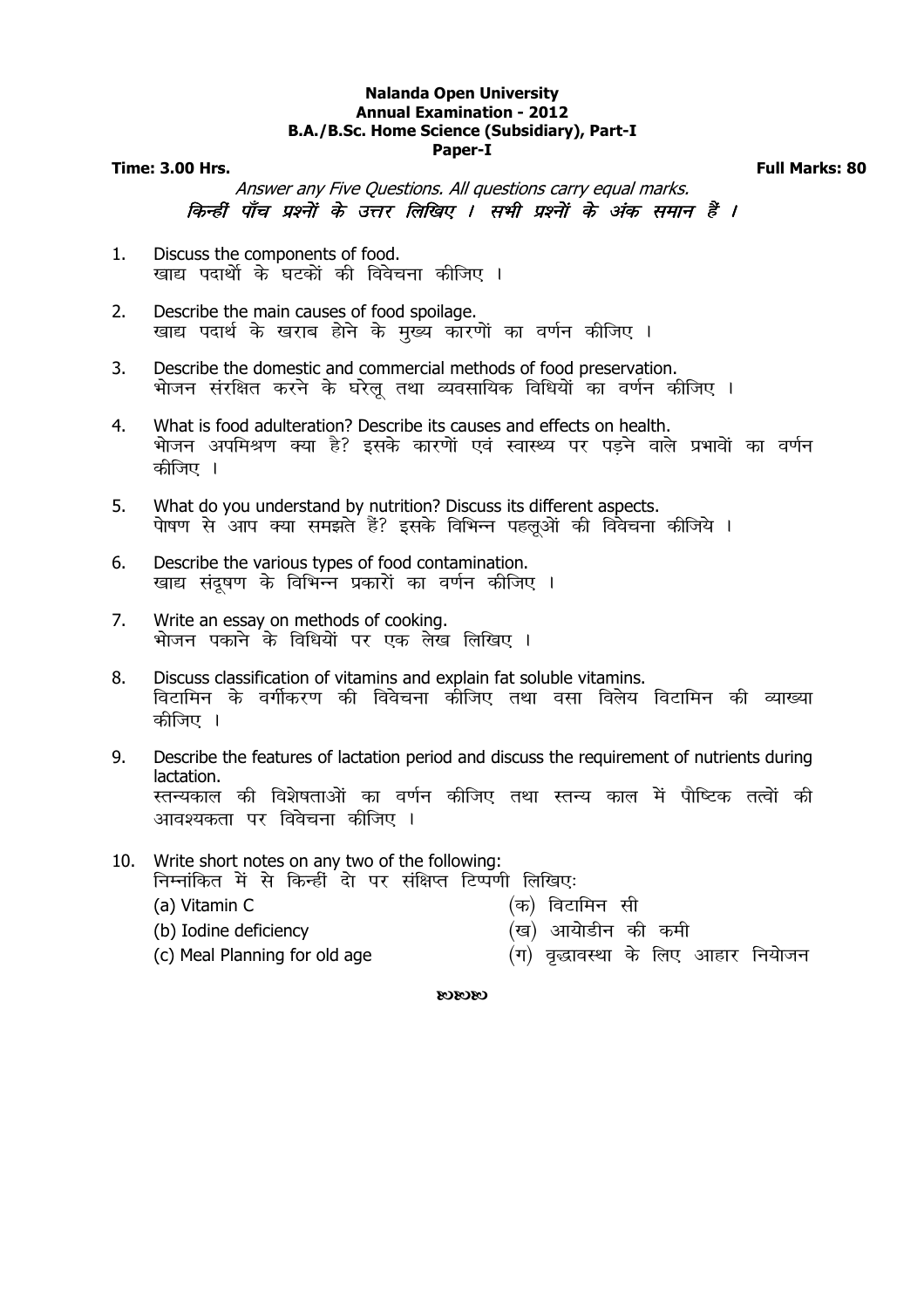# **Nalanda Open University Annual Examination - 2012 B.A./B.Sc. Home Science (Honours), Part-II Paper-III**

**Time: 3.00 Hrs. Full Marks: 80/70** 

Answer any Five Questions. All questions carry equal marks. किन्हीं पाँच प्रश्नों के उत्तर लिखिए । सभी प्रश्नों के अंक समान हैं ।

- 1. Describe the objectives of therapeutic diet. How the normal diet is adapted in therapeutic diet? उपचरात्मक पेाषण के उद्देशय का वर्णन कीजिए । सामान्य पेाषण को उपचारात्मक पोषण मे परिवर्तन कैसे किया जा सकता है?
- 2. Define normal semi liquid, full fluid and bland diet and discuss their specific features. सामान्य, आंशिक तरल, पूर्ण तरल एवं शोम्य आहार को परिभाषित कीजिए तथा इसकी विशिष्ट विशेषताओं की विवेचना कीजिए ।
- 3. Discuss the symptoms, prevention and treatment of overweight. मोटापा के लक्षण. रोकथाम तथा उपचार की विवेचना कीजिए ।
- 4. Describe the symptoms and types of Gastritis and their dietary management. गैसटाइटिस के लक्षण एवं प्रकार तथा उनके आहार व्यवस्था का वर्णन कीजिए ।
- 5. Explain the symptoms, types and treatment of peptic ulcer. पेप्टिक अल्सर के लक्ष्ण, प्रकार एवं उपचार को स्पष्ट कीजिए ।
- 6. What is dyspepsia? Explain its causes, symptoms, types and dietary management. 'अपच' क्या है? इसके कारण, लक्षण, प्रकार तथा आहार व्यवस्था को स्पष्ट कीजिए  $\mathbf{L}$
- 7. Describe the causes of cancer and also discuss cancer of different body organs. कैंसर के कारणों का वर्णन कीजिए तथा विभिन्न अंगों में होने वाले कैंसर की विवेचना कीजिए ।
- 8. What is jaundice? Describe the dietary management and nutritional requirement for a patient of jaundice. पीलिया क्या है? पीलिया के रोगी के लिए आहार व्यवस्था एवं पेाषकीय आवश्यकता का वर्णन कीजिए ।
- 9. What is Gout? Discuss its causes, symptoms and dietary management. गठिया क्या है? इसके कारण, लक्षण एवं आहार के आयोजन की विवेचना कीजिए ।
- 10. Why diabetes happens? Describe the causes and symptoms of diabetes. मधमेह क्यों होता है? मधमेह के कारणों एवं लक्षणों का वर्णन कीजिए ।

#### 030303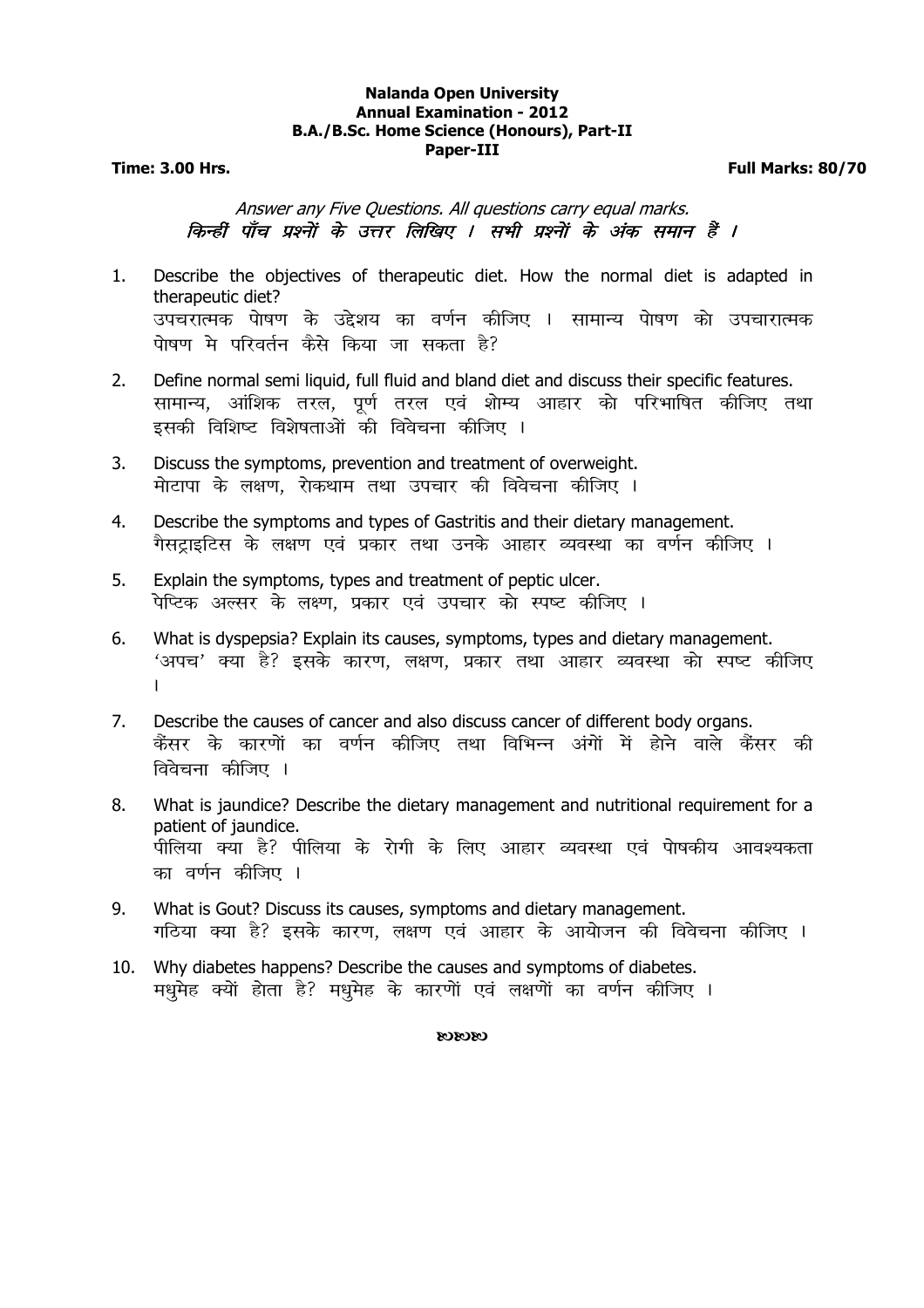#### **Nalanda Open University Annual Examination - 2012 B.A./B.Sc. Home Science (Honours), Part-II Paper-IV (Home Management)**

**Time: 3.00 Hrs. Full Marks: 80/70** 

Answer any Five Questions. All questions carry equal marks. किन्हीं पाँच प्रश्नों के उत्तर लिखिए । सभी प्रश्नों के अंक समान हैं ।

- 1. Analyse the characteristics and types of goals as a motivating factor of Home Management. गृह व्यवस्था के उत्प्रेरक के रूप में लक्ष्य की विशेषताओं एवं प्रकारों की व्याख्या कीजिए ।
- 2. Describe the importance of evaluation in planning and its execution. आयोजन तथा उसके कार्यान्वयन में मुल्यांकन का महत्व का वर्णन कीजिए ।
- 3. What is decision? Describe the factor affecting decision making process. निर्णय क्या है? प्रक्रिया को प्रभावित करने वाले कारकों का वर्णन कीजिए ।
- 4. What is the meaning of family resources? Classify them. पारिवारिक साधनों का क्या अर्थ है? उनका वर्गीकरण कीजिए ।
- 5. What is time management? Discuss the time demand in different stages of family life cycle. समय व्यवस्थापन क्या है? परिवार के भिन्न जीवन-चक्र में समय मांग की विवेचना कीजिए ।
- 6. What is fatique? Analyse the methods for its removal. थकान क्या है? इसे दर करने के उपायों का विश्लेषण कीजिए ।
- 7. What do you understand by "Family Income & expenditure"? Describe its different sources. पारिवारिक आय-व्यय से आप क्या समझते हैं? इसके विभिन्न स्नोतों का वर्णन कीजिए ।
- 8. Write an essay on flower arrangement. पुष्प व्यवस्था पर एक निबन्ध लिखिए ।
- 9. Describe the characteristics of various types of Kitchen. विभिन्न प्रकार के रसोई घर की विशेषताओं का वर्णन कीजिए ।
- 10. Write short notes on any **two** of the following: निम्नांकित में से किन्हीं दो पर संक्षिप्त टिप्पणियाँ लिखिएः (a) Aims of decoration a सजावट का उद्देश्य
	- (b) Non Human resources गैर मानवीय साधन
	- (c) Family Budget ikke पारिवारिक बजट

 $\alpha$  $\alpha$